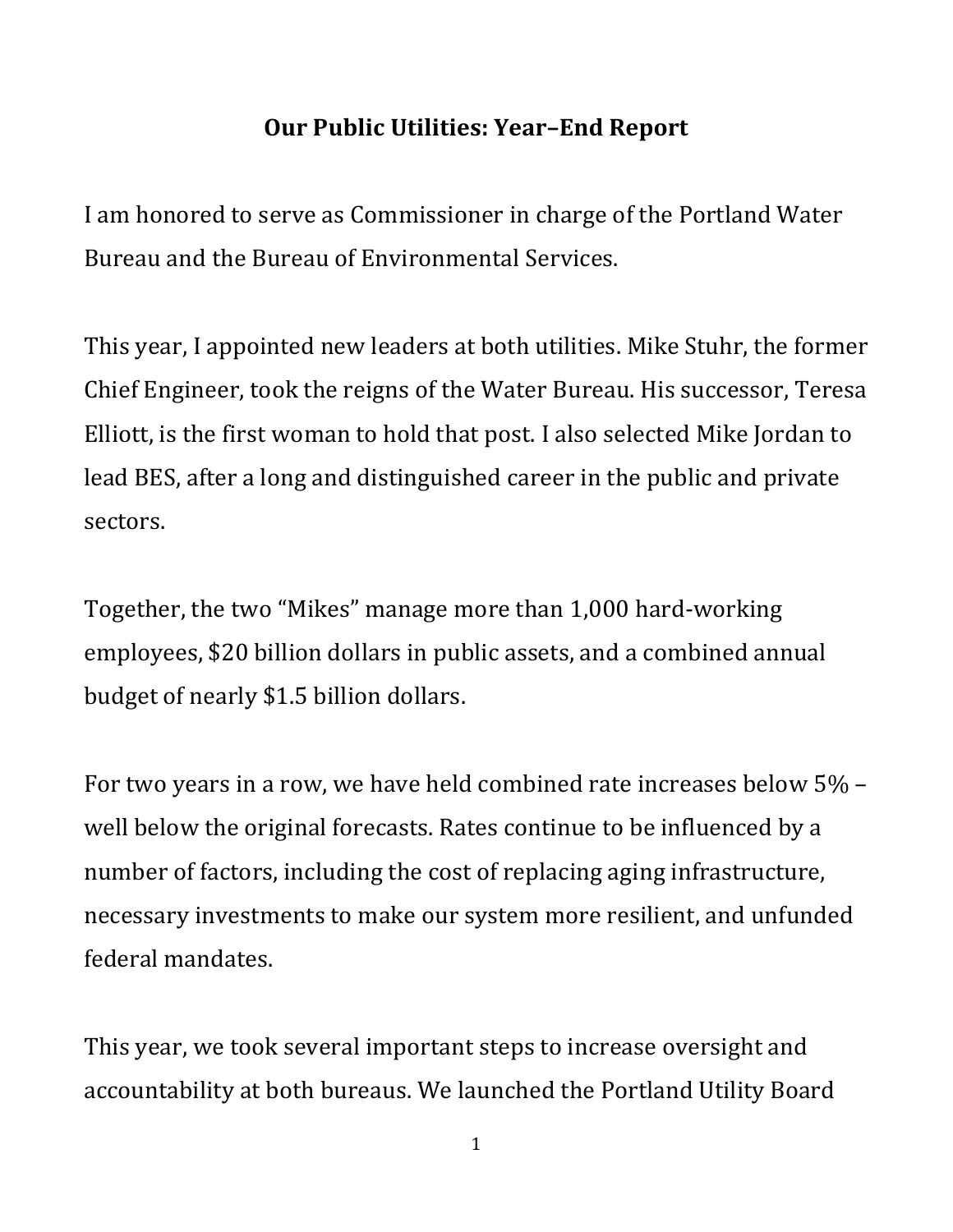(PUB), and we strengthened a unique partnership with the Citizen's Utility Board of Oregon (CUB). And we developed an innovative new tool to track watershed heath: Watershed Health Report Cards.

We continue to take important steps to protect our environment and improve water quality. They include investing in green streets to manage storm water runoff and reduce the cost to our ratepayers; using methane gas, the sun, and Bull Run water to generate clean energy; and restoring Crystal Springs to reduce flooding, protect watersheds, and improve water quality.

After more than a decade of fighting LT2, which requires cities to discontinue using open air reservoirs, we are moving forward with community-supported plans to protect our historic reservoirs at Mt. Tabor and Washington Park.

We work hard every day to improve customer service. This year we launched a new monthly billing option. We are taking additional precautions to safeguard sensitive financial data. And we are strengthening our relationship with our regional wholesale customers.

2